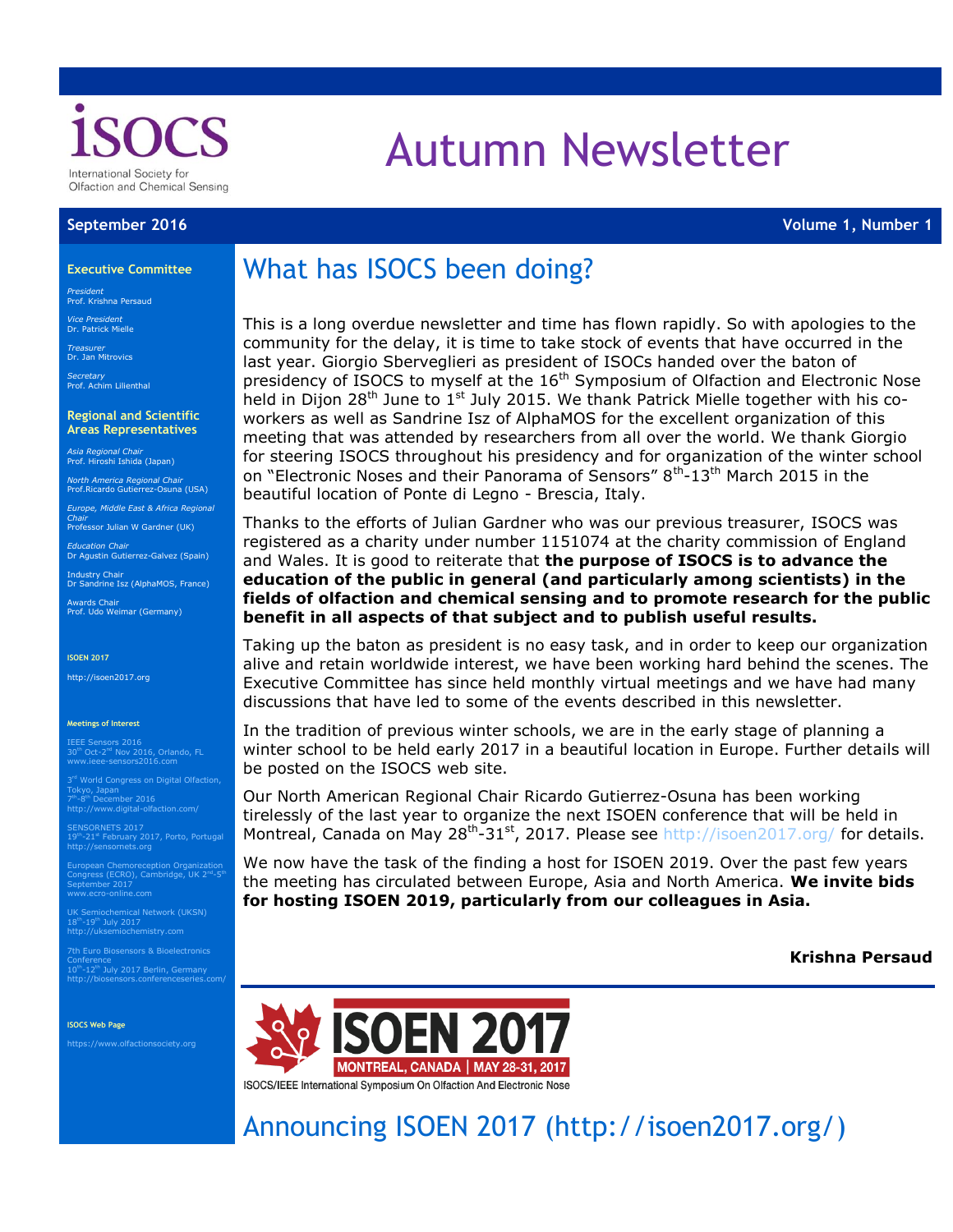**The International Symposium on Olfaction and Electronic Nose (ISOEN)**, the

world's premiere technical conference in artificial chemoreception (olfaction and taste), will be held at McGill University in Montreal, Canada, on May 28-31, 2017.



Sponsored through the IEEE Sensors Council in the USA, we are putting together a conference that promises to be exciting and innovative, and that opens new topics and events not covered in previous conferences, including a new student competition (see below).

ISOEN emphasizes interdisciplinary approaches addressing all aspects of odor and taste measurement, from basic theory to

McGill University Campus

applications, and provides a forum for

scientists, engineers and practitioners to share their latest findings, innovations and products. Topics of interest include but are not limited to:

- Odor sampling: headspace analysis, dynamic sampling, pre-concentration<br>• Chemical sensors: gas, biosensors, ion-selective, ontical
- Chemical sensors: gas, biosensors, ion-selective, optical
- Sensor systems: electronic noses, electronic tongues, micro-spectrometers
- Data analysis: signal processing, pattern recognition, chemometrics
- Industrial applications: quality control, food safety, medical diagnostics, environmental monitoring
- Odor generation: olfactometry, olfactory displays
- Bio-engineering: cell-based olfactory sensors, bio-inspired algorithms

Now in its 17th edition, ISOEN 2017 will be organized around the theme of **internetscale chemical sensing** with mobile, wearable, and distributed sensors. In particular, we welcome contributions in the following areas:

- Crowd sensing with consumer-grade instruments
- Wearable sensors for exposure monitoring
- Autonomous sensing with aerial, ground and underwater robots
- Algorithms for distributed chemical sensing

For 2017, we are pleased to announce the creation of **Sniffest**, the student competition for machine olfaction. Sniffest seeks to attract new talent to the machine olfaction community and advance the field by promoting practical and original solutions to odor-measurement problems. Sniffest will provide qualified students with free sensors, hardware and software tools to design and build their own instruments, and the opportunity to showcase them at ISOEN 2017. Additional details about the competition will be posted at the conference website<http://isoen2017.org/>



ISOCS/IEEE International Symposium On Olfaction And Electronic Nose

### Call for Tutorials and Special Sessions

Proposals for tutorials and special sessions are invited to ISOEN 2017. A proposal should include a topical title, rationale for the session, contact information for the organizer(s), a list of tentative invited speakers, and an outline of the session. A proposal template is available at the ISOEN 2017 website: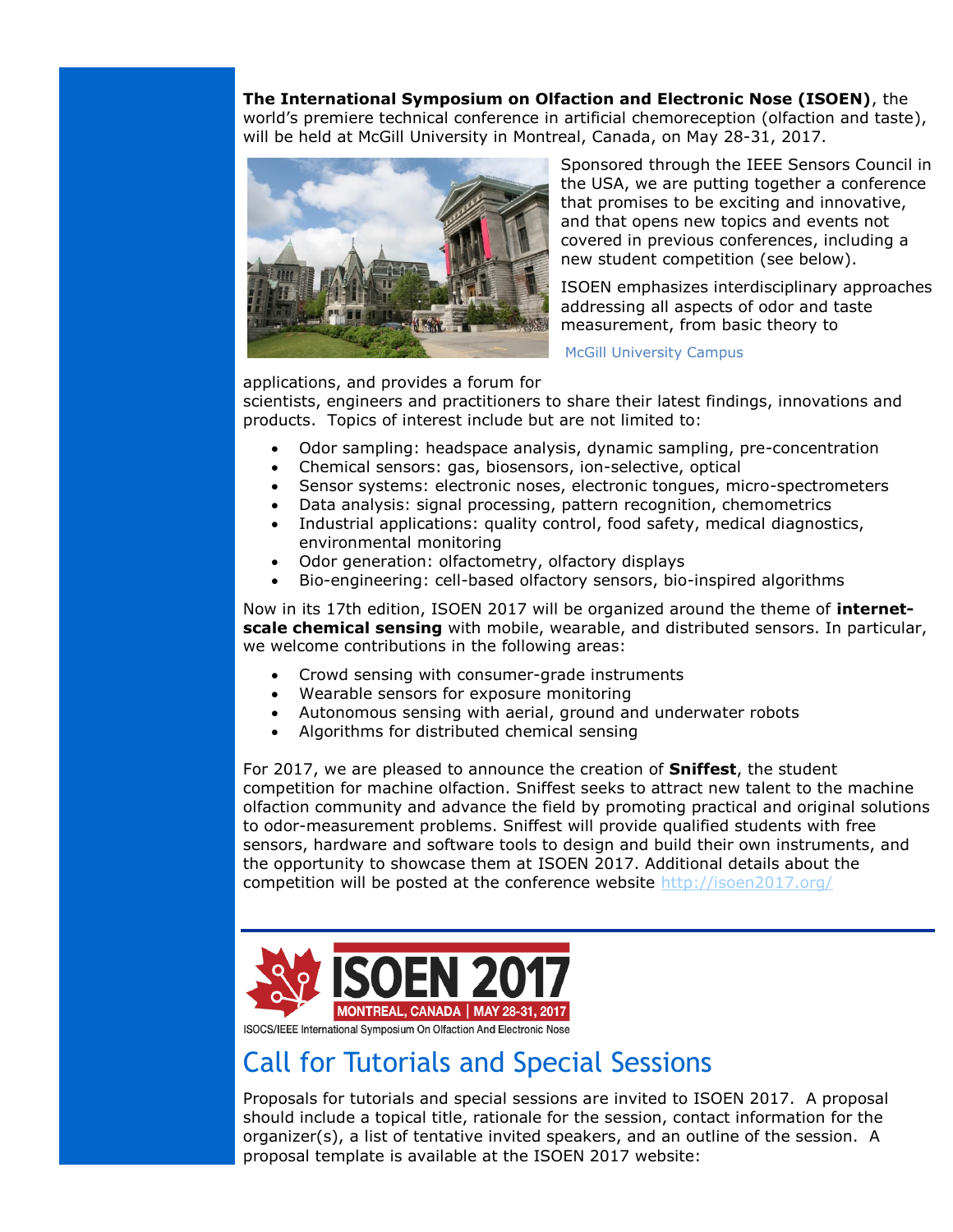#### [http://isoen2017.org/special-session-and-tutorial-proposals.](http://isoen2017.org/special-session-and-tutorial-proposals)

Proposals will be evaluated based on the timeliness of the topic, its uniqueness, and qualifications of proposers and invited speakers. The proposers are expected to have a PhD degree and a publication track record in the proposed area.

Please submit your proposals by email to Chris Dyer [\(cdyer@conferencecatalysts.com\)](mailto:cdyer@conferencecatalysts.com) no later than November 6, 2016. Accept/reject decisions will be announced by December 4, 2016. The list of accepted special sessions and tutorials will be posted on the website thereafter.

Paper submissions to special sessions should be done through EDAS, the official paper submission site for ISOEN 2017. When submitting a paper for a special session, authors should select the appropriate special session from the list of topics provided. Papers submitted to special sessions will undergo the same peer-review process as regular papers. Special sessions having fewer accepted papers than required may be cancelled and the accepted papers moved to regular sessions.

### Penang School November 2015

The 11th Asian Conference on Chemical Sensors (ACCS 2015), was held in Penang, Malaysia  $16^{th}$ -18<sup>th</sup> November 2015. This was organized by Universiti Malaysia Perlis. ISOCS organized a school for students as an adjunct to the conference on the topic "Chemical Sensing: Fundamentals, Current Technologies and Applications"

### **This course covered**

- Fundamentals on e-nose and e-tonque
- Overview on chemical sensor technologies
- Biosensors for chemical detection
- Sampling technologies
- Data analysis: classification and data fusion
- Food, health, and environmental applications
- Mobile applications
- Mobile robot olfaction

#### **Speakers included:**

- Prof. Krishna Persaud, University of Manchester, UK
- Dr. Nicolae Barsan, Tübingen University, Germany
- Dr. Patrick Mielle, INRA, Dijon, France
- Dr. Jan Mitrovics, JLM Innovation, Germany
- Dr. Ammar Zakaria, Perlis University, Malaysia
- Prof. Ali Yeon Md Shakaff, Perlis University, Malaysia
- Dr. Nor Idayu Mahat, University of Utara, Malaysia
- Dr. Masaaki Habara, Intelligent Sensor Tech., Inc., Japan
- Prof. Hiroshi Ishida, Tokyo U Agriculture and Tech, Japan
- Dr. Sing Muk NG, Swinburne Sarawak Research Centre, Malaysia

We thank the local organizer Ammar Zakaria for all his help in making this school successful.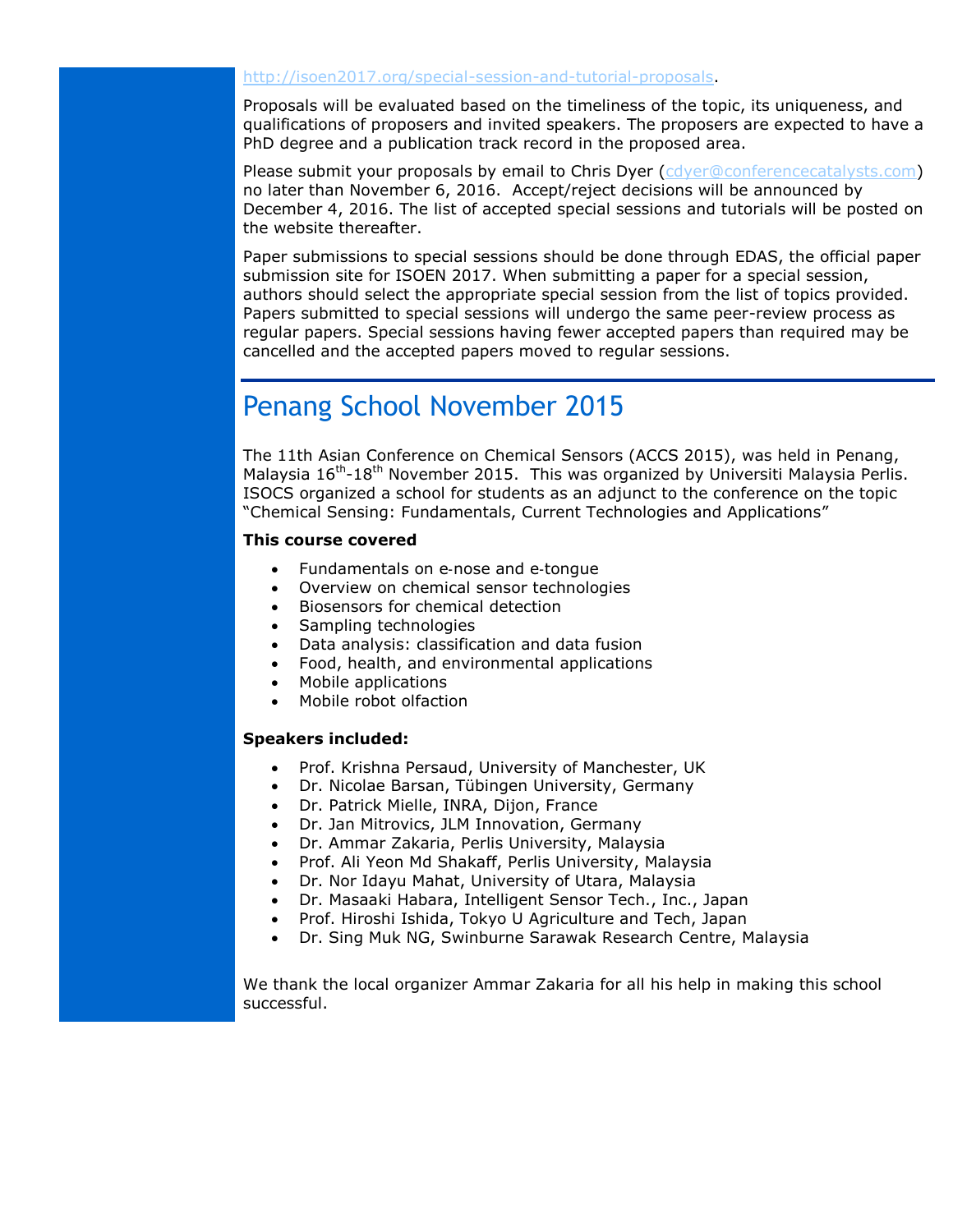

### Smart Anything Anywhere Tutorial -Otranto June 2016

Pietro Siciliano had organized a workshop in Italy in 2015 on the topic "Micro-Nano-Bio-ICT convergence" that was highly successful. From  $25<sup>th</sup>$  to  $29<sup>th</sup>$  June 2016 a joint event with ISOCS was organized, focusing on Sensing for the emerging world of "Smart Anything Everywhere".

In this context, the focus was on Sensors and Smart Systems devices that provide particular intelligent functionality by combining micro/nanoelectronic components with physical, chemical, and biological sensors and actuators on fully integrated systems, will catalyse increasing technology development for a broad range of powerful applications addressing societal challenges.

ISOCS ran tutorial course as an adjunct to this workshop.

#### **The topics covered were**

- Introduction to Chemical Sensing
- New challenges for gas sensors in mobile, healthcare and IoT
- Smart Sensors in Homes and Mobile Phones for Environmental Monitoring
- MOX sensors for air quality measurements. Experiments with low power modes of MOX sensors.
- Design, calibration and in field multisensory air quality tests in the EuNetAir Action.
- Learning over distributed chemical sensor data
- Dense environmental monitoring with stationary and mobile sensing nodes

### **The teachers were**

- Krishna Persaud
- Jan Mitrovics
- $\bullet$  Julian Gardner
- Saverio de Vito
- Santiago Marco
- Achim Lilienthal